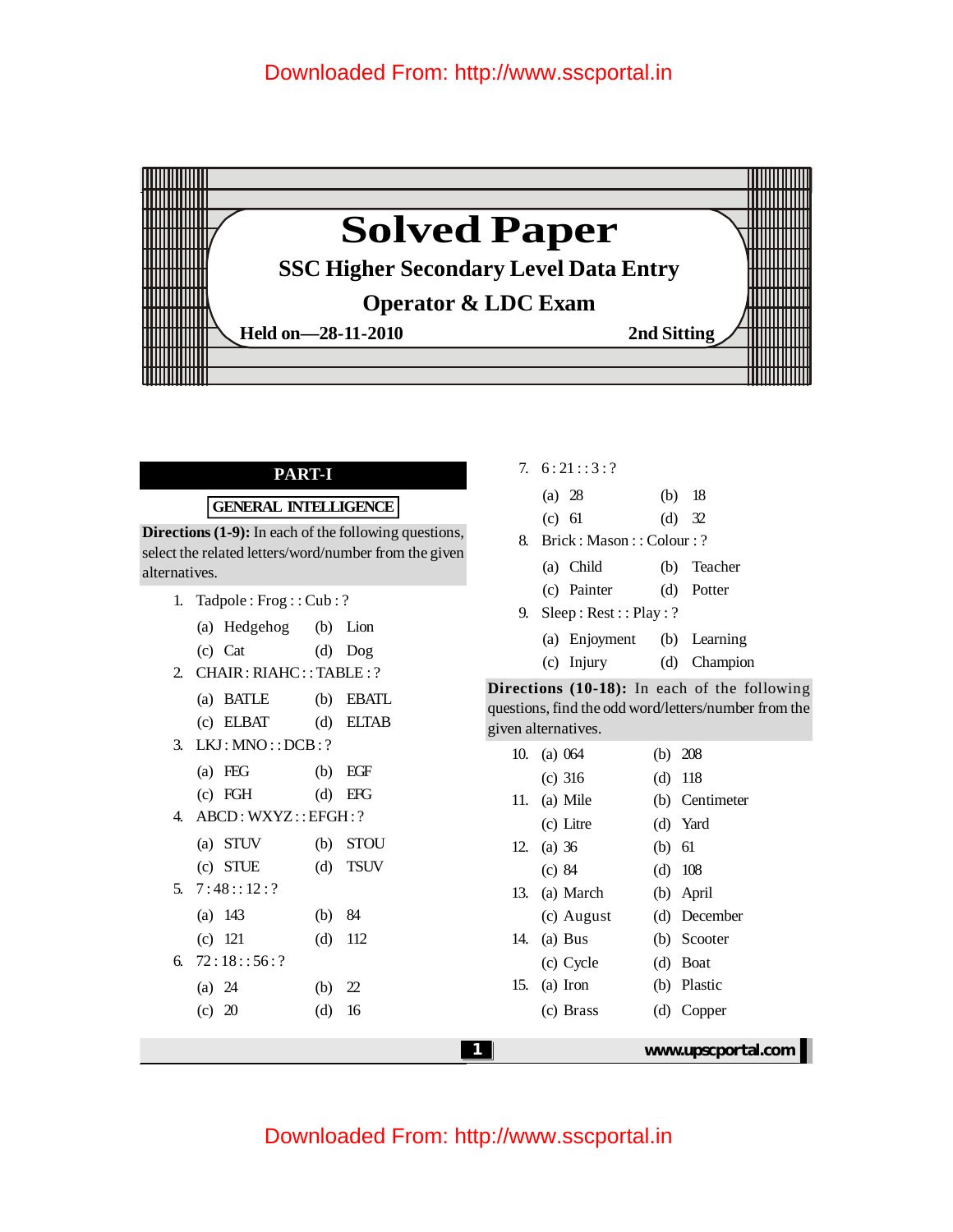#### **Solved Paper– 28-11-2010**

|     | 16. (a) BDH  | $(b)$ CFL   |
|-----|--------------|-------------|
|     | $(c)$ EJU    | $(d)$ DHP   |
|     | 17. (a) CBCD | $(b)$ IHIJ  |
|     | (c) ONOP     | (d) UTUW    |
| 18. | (a) ADGPT    | (b) ACEIK   |
|     | (c) ABDEI    | $(d)$ ADIPY |

19. Which one set of letters when sequentially placed at the gaps in the given letter series shall complete it?

bca\_\_b\_\_aabc\_\_a\_\_caa

- (a)  $cbab$  (b)  $bacc$
- $(c)$  a c a b  $(d)$  b c b b

**Directions (20-24):** A series is given with one for (or more) term missing. Choose the correct alternative from the given ones that will complete the series.

20. BDF, 2, PRT, WYA

| $(a)$ GJK                             |          | $(b)$ HKL    |
|---------------------------------------|----------|--------------|
| $(c)$ IKM                             |          | $(d)$ IJK    |
| 21. 14, 21, 30, 41, 54, ?             |          |              |
| $(a)$ 61                              | (b) $73$ |              |
| (c) 69                                | $(d)$ 70 |              |
| 22. 17, 14, 15, 12, 13, $\frac{?}{?}$ |          |              |
| $(a)$ 10, 11                          |          | (b) $14, 11$ |
| (c) $11, 13$                          |          | (d) $12, 15$ |
| 23. 2, 5, 10, $\frac{7}{2}$ , 26      |          |              |
| (a) 19                                | (b) $21$ |              |
| (c) 17                                | $(d)$ 25 |              |
| 24. ACFJO?B                           |          |              |
| (a) I                                 | (b) H    |              |
| (c) U                                 | $(d)$ D  |              |

**Directions:** From among the given alternatives, select the one in which the set of numbers is most like the set of numbers given in the question.

- 25. Given set: (10, 12, 15)
	- (a) (21, 23, 27)
	- (b) (30, 32, 36)
	- (c) (60, 62, 66)
	- (d) (68, 70, 73)
- 26. M and F are a married couple. A and B are sisters. A is the sister of F, Who is B to M?
	- (a) Sister (b) Sister-in-law
	- (c) Niece (d) Daughter
- 27. In a rowof 16 boys, when Prakash wasshifted by two places towards the left, he became 7 th from the left end. What was his earlier position from the right end of the row?
	- (a) 7th (b) 8th
	- (c) 9th (d) 10th
- 28. If day before yesterday was Wednesday, when will Sunday be?
	- (a) 3 days after today
	- (b) Tomorrow
	- (c) Today
	- (d) Dayafter tomorrow
- 29. The sum of the ages of a father and a son presently is 70 years.After 10 years the son's age is exactly half that of the father's. What are their age now?
	- (a) 45 years, 25 years
	- (b) 50 years, 20 years
	- (c) 47 years, 23 years
	- (d) 50 years, 25 years
	- 30. If  $B = 2$ , MAT = 34, then JOGLEX = ?

| (a) 70 |  | (b) $71$ |
|--------|--|----------|
|        |  |          |

- (c) 72 (d) 73
- 31. If HONESTY is written as ABCXZDO, how can TONY be written in that code?

| (a) DBCO   | $(b)$ QDCX |
|------------|------------|
| $(c)$ CBXZ | $(d)$ CQDC |

**www.upscportal.com 2**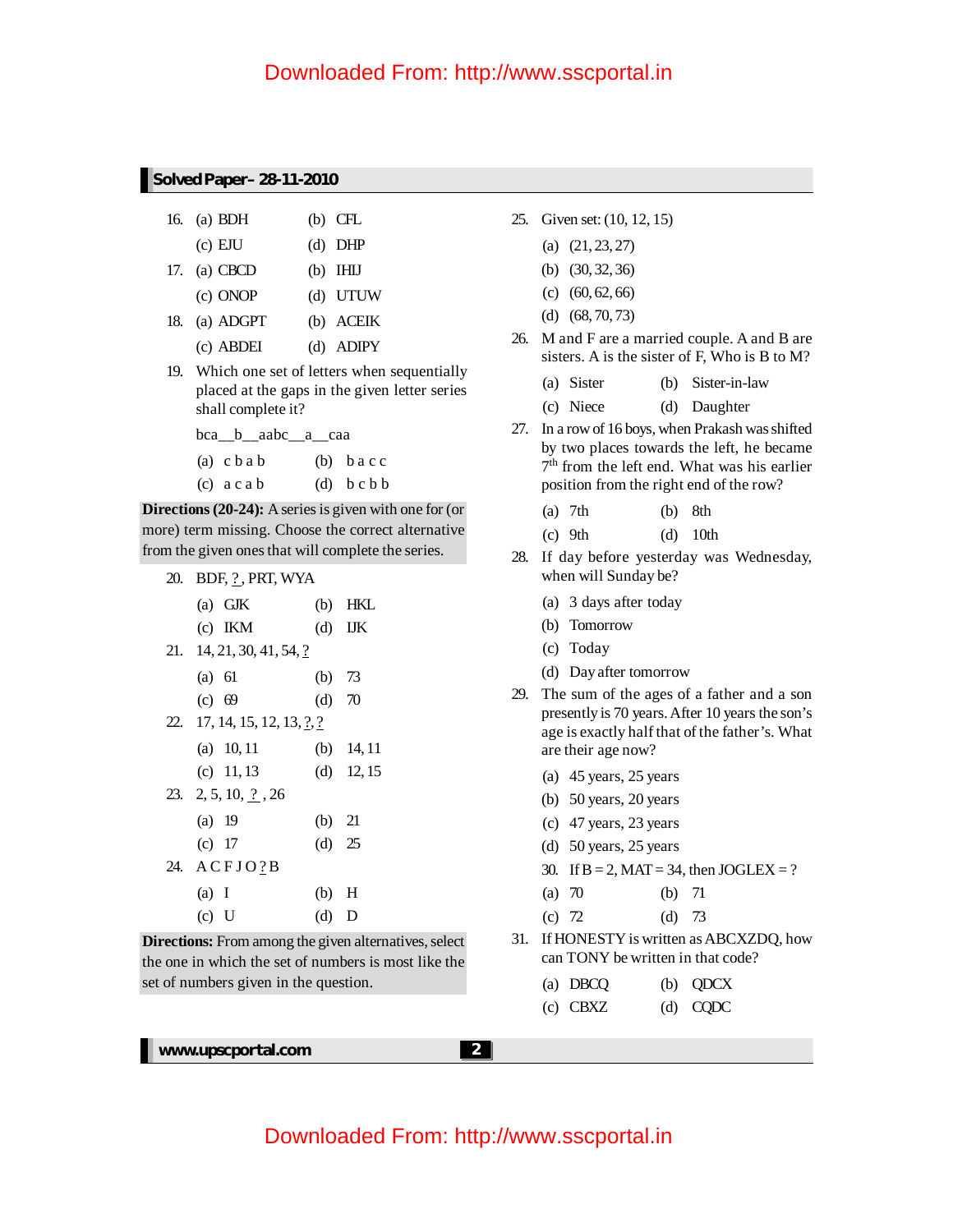- 32. Sanmitra starts from his house and walks 3 km towards north. Then he turns right and walks 2 km and then turns right and walks 5 km, then turns right and walks 2 km and then again turns right and walks 2 km. Which direction is he facing now?
	- (a) North (b) South
	- (c) West (d) East
- 33. Rama isstanding at a point facing north. He walks 10 km straight, turns left and walks another 15 km straight and finally turnsleft and walks 10 km. How far is he from the starting points now?
	- (a) 10km (b) 5km
	- (c) 12km (d) 15km
- 34. In a solid cube made up of 27 small cubes, two opposite sides are painted red, two opposite sides yellow and two other sides white. How many small cubes have the colours yellow and white alone in them?
	- (a) 4 (b) 8
	- (c) 12 (d) 16
- 35. Five birds are sitting on a tree. The Pigeon is to the right of the Parrot. The Sparrow is above the Pigeon. The Crow is next to the Pigeon. The Crane is below the Crow. Which bird is at the centre?
	- (a) Crow (b) Pigeon
	- (c) Parrot (d) Sparrow
- 36. Two years ago a mother was 4 times as old as her son. Six years from now her age will become more than double her son's age by 10 years. What is the present ratio of their ages?
	- (a)  $2:1$  (b)  $38:11$ (c)  $19:7$  (d)  $3:1$

**Directions (37-38):** In each of the following question, from the given alternatives select the word which **cannot** be formed using the letters of the given word.

#### **Solved Paper– 28-11-2010**

37. SOCIALISATION

| (a) SCOUT         | (b) CLASS       |
|-------------------|-----------------|
| (c) LIAISON       | (d) ASSOCIATION |
| 38. ADMINISTRATOR |                 |
| $(a)$ ADMIT       | $(b)$ NEST      |
| (c) MANIA         | (d) ROAD        |

**Directions:** In the following question, from the given alternatives select the word which can be formed using the letters given in the word.

- 39. INFORMATION
	- (a) FARMER (b) MOTION (c) FIREMAN (d) NAME

**Directions (40-41):** In each of the following questions, one/two statement are given followed by two conclusions I and II. You have to consider the two statements to be true even if they seem to be at variance from commonly/known facts. You have to decide which of the given conclusions. If any, follow from the given statements.

40. **Statements:** The best evidence of India's glorious past is the growing popularity of Ayruvedic medicines in the west.

#### **Conclusions:**

- I. Ayruvedic medicines are not popular in India.
- II. Allopathic medicines are not popular in India.
- (a) OnlyI follows
- (b) Only II follows
- (c) Both I and II follows
- (d) Neither I nor II follows
- 41. **Statements:** Some dogs bark.
	- All dogs bite.

#### **Conclusions:**

I. Those dogs who do not bark, also bite.

**3 www.upscportal.com**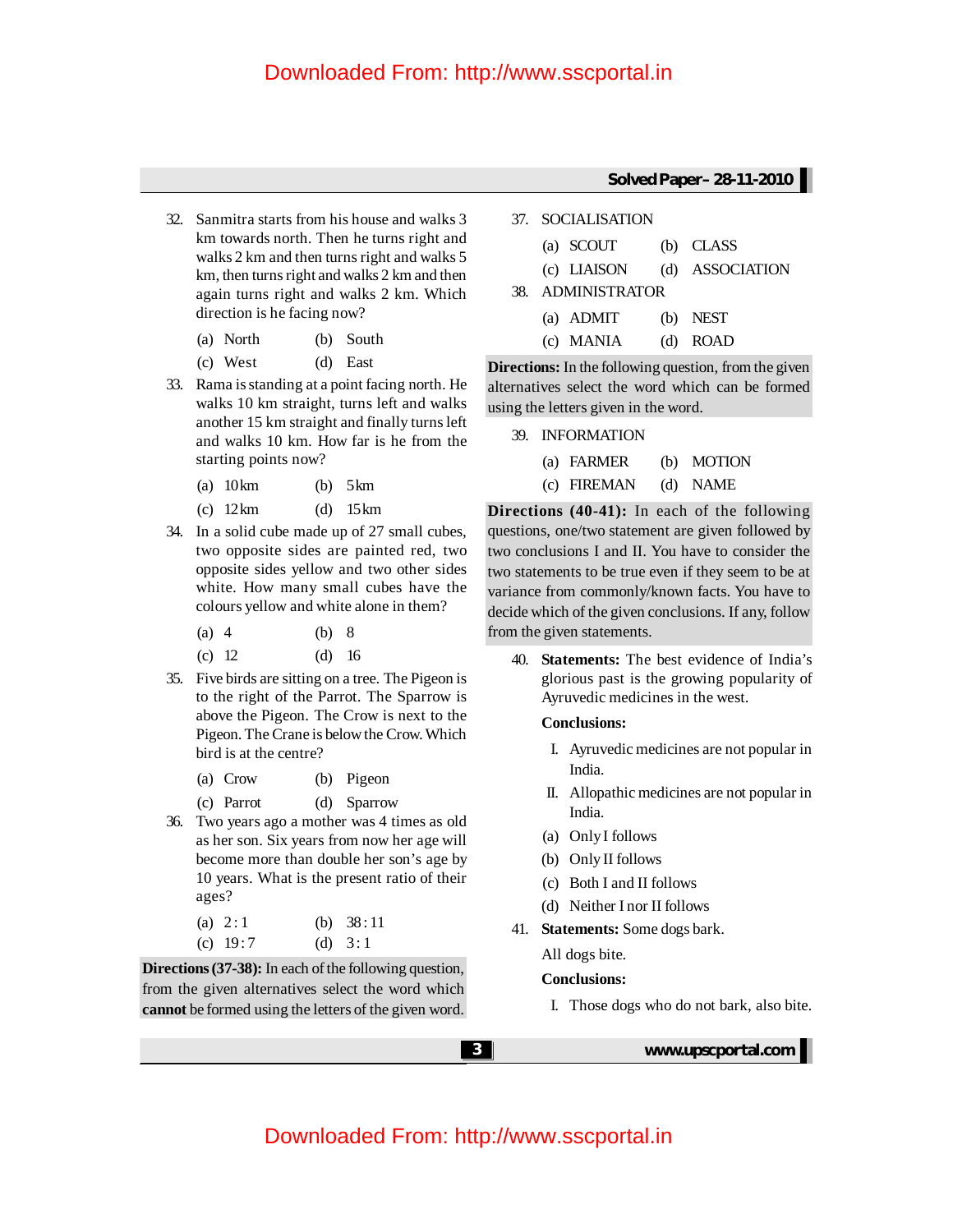#### **Solved Paper– 28-11-2010**

- II. Those dogs who do not bark, nor necessarily bite.
- (a) OnlyI follows
- (b) Only II follows
- (c) Either I or II follows
- (d) Neither I nor II follows
- 42. Select the correct combination of mathematical signs to replace \* signs so as to balance the equation.

8 \* 8 \* 1 \* 11 \* 11

(a)  $+ = \div -$  (b)  $\times + = -$ 

(c) 
$$
\div \times + =
$$
 (d)  $\div - = \div$ 

- 43. If  $1 \times 10 = 9$ ,  $2 \times 10 = 18$ ,  $\times 10 = 27$ , then what is  $8 \times 10 = ?$ 
	- (a) 36 (b) 72
	- (c) 78 (d) 52
- 44. If  $+$  stands for division,  $\forall$  stands for addition, '-' stands for multiplication, ' $\div$ ' stands for subtraction, then which of the following equation is correct?
	- (a)  $36 6 + 3 \times 5 \div 3 = 74$
	- (b)  $36 \times 6 + 7 \div 2 6 = 20$
	- (c)  $36 + 6 3 \times 5 \div 3 = 24$
	- (d)  $36 \div 6 + 3 \times 5 3 = 45$

**Directions:** Select the missing number from the given responses.

| 45. | 5      | 8  | 7   |     |
|-----|--------|----|-----|-----|
|     | 2      | 4  | 6   |     |
|     | 6      | 2  | 3   |     |
|     | 60     | 64 | ?   |     |
|     | (a) 68 |    | (b) | 49  |
|     | (c) 39 |    | (d) | 126 |

**Directions:** In the following question, a word is represented by only one set of numbers as given in anyone of the alternatives. The sets of numbers given in the alternatives are represented by two classes of

**www.upscportal.com 4 4** 

alphabets as in the 2 matrices given below. The columns and rows of Matrix-I are numbered from 0 to 4 and that of Matrix-II from 5 to 9.Aletter from these matrices can be represented first by its row and next by column number. For example, 'W' can be represented by 13, 20 etc. 'H' can be represented by 66, 78 etc. Identify the set for the word PENS.

46. **MATRIX– I**

|                | $\overline{0}$ | 1              | $\overline{2}$ | 3 | $\overline{4}$ |
|----------------|----------------|----------------|----------------|---|----------------|
| $\mathbf{0}$   | $\mathbf{P}$   | Ŵ              | N              | I | S              |
| 1              | I              | S              | $\overline{P}$ | W | N              |
| $\mathfrak{2}$ | Ŵ              | N              | Ī              | S | $\overline{P}$ |
| 3              | S              | $\overline{P}$ | Ŵ              | N | Ī              |
|                | N              |                | S              | P | Ŵ              |

**MATRIX–II**

|                | 5              | 6                       | 7                       | 8              | 9             |
|----------------|----------------|-------------------------|-------------------------|----------------|---------------|
| 5              | Α              | E                       | $\mathbb R$             | $\overline{O}$ | H             |
| 6              | $\overline{O}$ | $\overline{\mathbf{H}}$ | А                       | $\overline{E}$ | $\mathbb R$   |
| $\overline{7}$ | E              | $\mathbb R$             | $\overline{O}$          | H              | $\mathbf{A}$  |
| 8              | H              | А                       | $\overline{E}$          | $\mathbb R$    | $\mathcal{O}$ |
| 9              | R              | Ô                       | $\overline{\mathrm{H}}$ |                | ${\bf E}$     |

- (a) 12, 67, 21, 30
- (b) 43, 56, 13, 23
- (c) 43, 56, 21, 42
- (d) 31, 57, 21, 42
- 47. If a mirror is placed on the line MN, then which of the answer figures is the correct image of the given question figure?

Question Figure

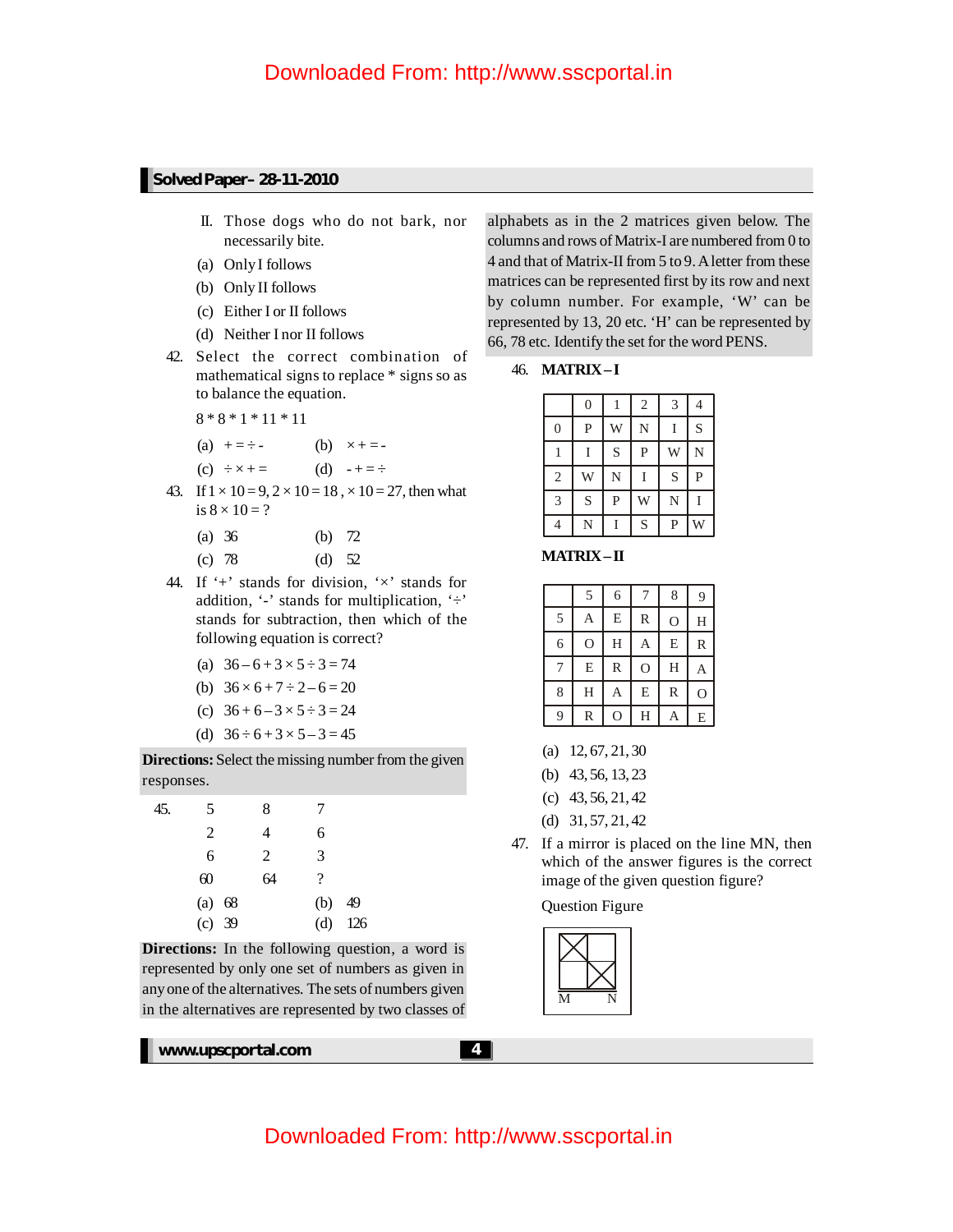Answer Figures



48. Which one of the following figures represents the relationships among Dog, Animal, Pets?



**Directions:** Which answer figure will complete the question figure?

49. Question Figure



Answer Figures





Question Figure



Answer Figures



**5 www.upscportal.com**

## Downloaded From: http://www.sscportal.in

#### **Solved Paper– 28-11-2010**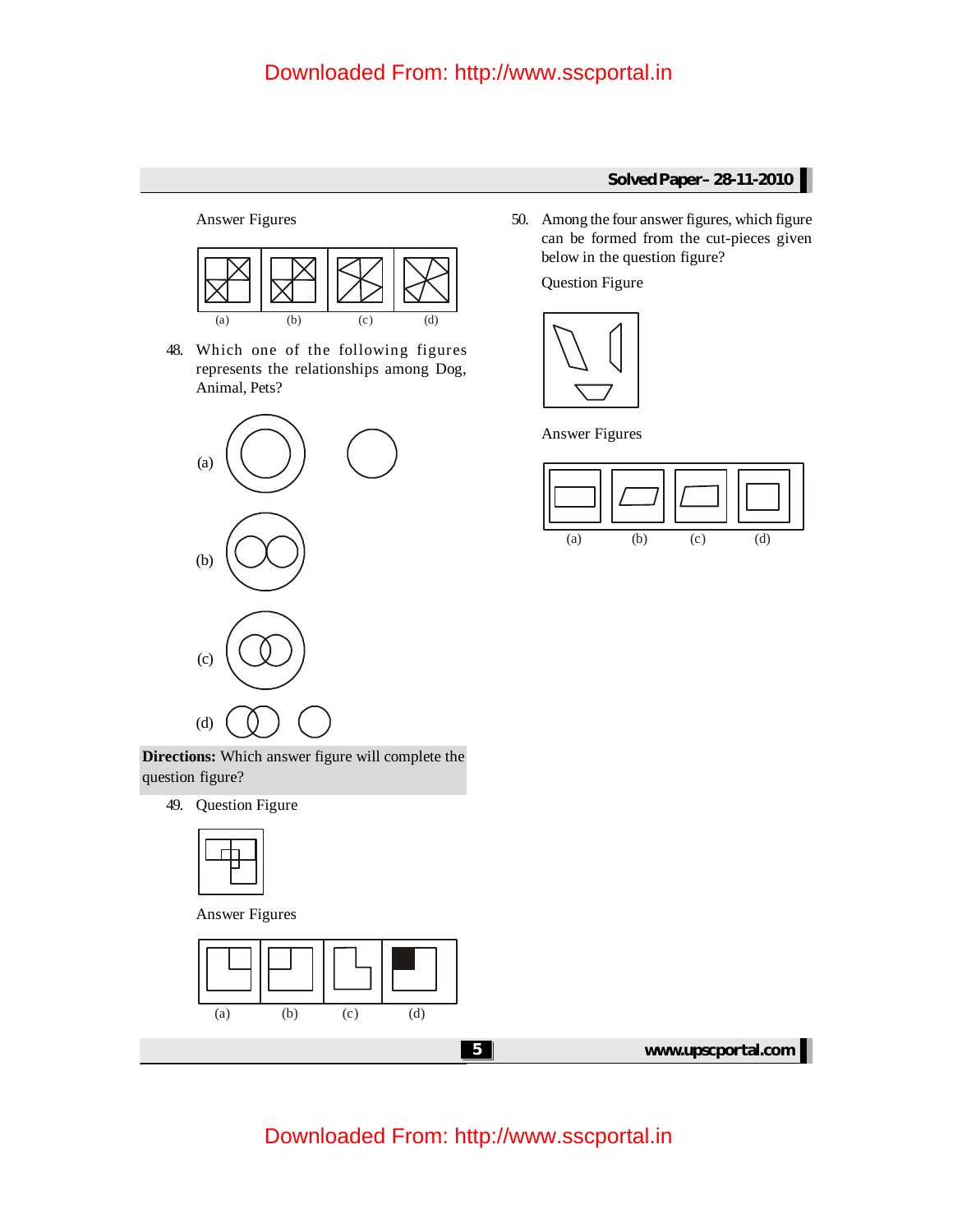|  |                 |  | <b>ANSWER SHEET</b>                                                             |  |  |  |
|--|-----------------|--|---------------------------------------------------------------------------------|--|--|--|
|  |                 |  | 1. (b) 2. (c) 3. (d) 4. (a) 5. (a) 6. (b) 7. (c) 8. (c) 9. (a) 10. (a)          |  |  |  |
|  |                 |  | 11. (c) 12. (a) 13. (b) 14. (d) 15. (b) 16. (c) 17. (d) 18. (d) 19. (c) 20. (c) |  |  |  |
|  |                 |  | 21. (c) 22. (a) 23. (c) 24. (c) 25. (d) 26. (b) 27. (b) 28. (d) 29. (b) 30. (d) |  |  |  |
|  |                 |  | 31. (a) 32. (a) 33. (d) 34. (a) 35. (b) 36. (b) 37. (a) 38. (b) 39. (b) 40. (d) |  |  |  |
|  | 41. (a) 42. (d) |  | 43. (b) 44. (a) 45. (d) 46. (c) 47. (b) 48. (c) 49. (a) 50. (b)                 |  |  |  |